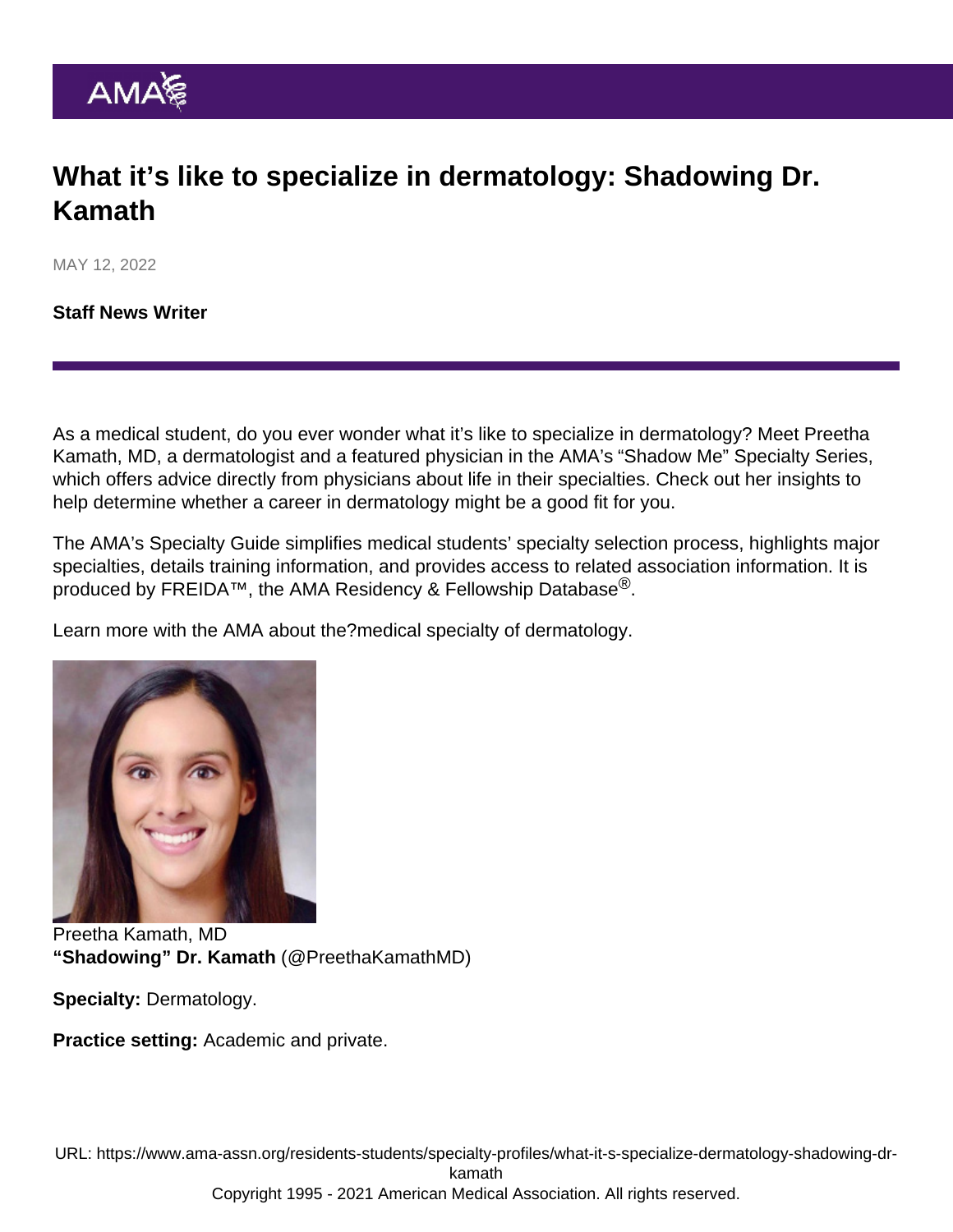Employment type: Hospital and private practice.

Years in practice: Going into my last year of dermatology residency in July.

A typical day and week in my practice: One thing I love about dermatology is that you are guaranteed to see something different every day. We manage so many medical conditions with skin findings ranging from acne to lupus to bullous disease. We catch skin cancers, diagnose a variety of rashes, perform surgical procedures including excisions and Mohs surgery, do cosmetics such as Botox, filler, and lasers, and in some cases read our own pathology.

Given the diversity of dermatology, my schedule is a little different each day and changes each month depending on which location I am at. For the most part, our specialty is outpatient-based, but we also take inpatient consults. Our clinics typically start between 7:30–8:30 a.m. and end between 5–6 p.m. Being in dermatology is all about being flexible and prepared to tackle anything that comes through the door.

When on the consult service, I report to the hospital and my day varies depending on the number of consults that are placed. Typically, I go and see consults in the morning. For each case, I gather a detailed history from the patient, examine them from head to toe, go through everything in the chart, do a thorough medication review, create a differential, come up with a plan, and have everything prepared to staff with my attending by lunchtime. All biopsies, cultures, lab orders and prescriptions are performed by the resident.

During a typical week, in the evening I spend time on my research projects as this is a strong interest of mine, and occasionally have meetings for dermatologic societies that I am actively involved in. I spend at least a couple of hours per day reading dermatology textbooks and journals. One thing that most people are unaware of is the large volume of reading in dermatology. There are thousands of dermatologic entities and an ever-increasing number of medications, especially targeted therapies that are becoming available to patients.

To keep up with all of this information, treat patients of all ages, and have such a diverse practice, we have to learn everything about general and complex medical dermatology, pediatric dermatology, procedural dermatology, and dermatopathology. We have hundreds of pages of assigned reading per week and cover multiple textbooks in each of these core areas during our residency. We truly are lifelong learners.

The most challenging and rewarding aspects of dermatology: Being able to see entire families and build a relationship with my patients over a long period of time. I also love doing dermatologic surgery in the clinic. Our patients are awake during Mohs surgery and excisions so we can develop rapport and really get to know them well. What I find extremely rewarding is being able to have such a huge impact on my patients' lives.

URL: [https://www.ama-assn.org/residents-students/specialty-profiles/what-it-s-specialize-dermatology-shadowing-dr](https://www.ama-assn.org/residents-students/specialty-profiles/what-it-s-specialize-dermatology-shadowing-dr-kamath)[kamath](https://www.ama-assn.org/residents-students/specialty-profiles/what-it-s-specialize-dermatology-shadowing-dr-kamath) Copyright 1995 - 2021 American Medical Association. All rights reserved.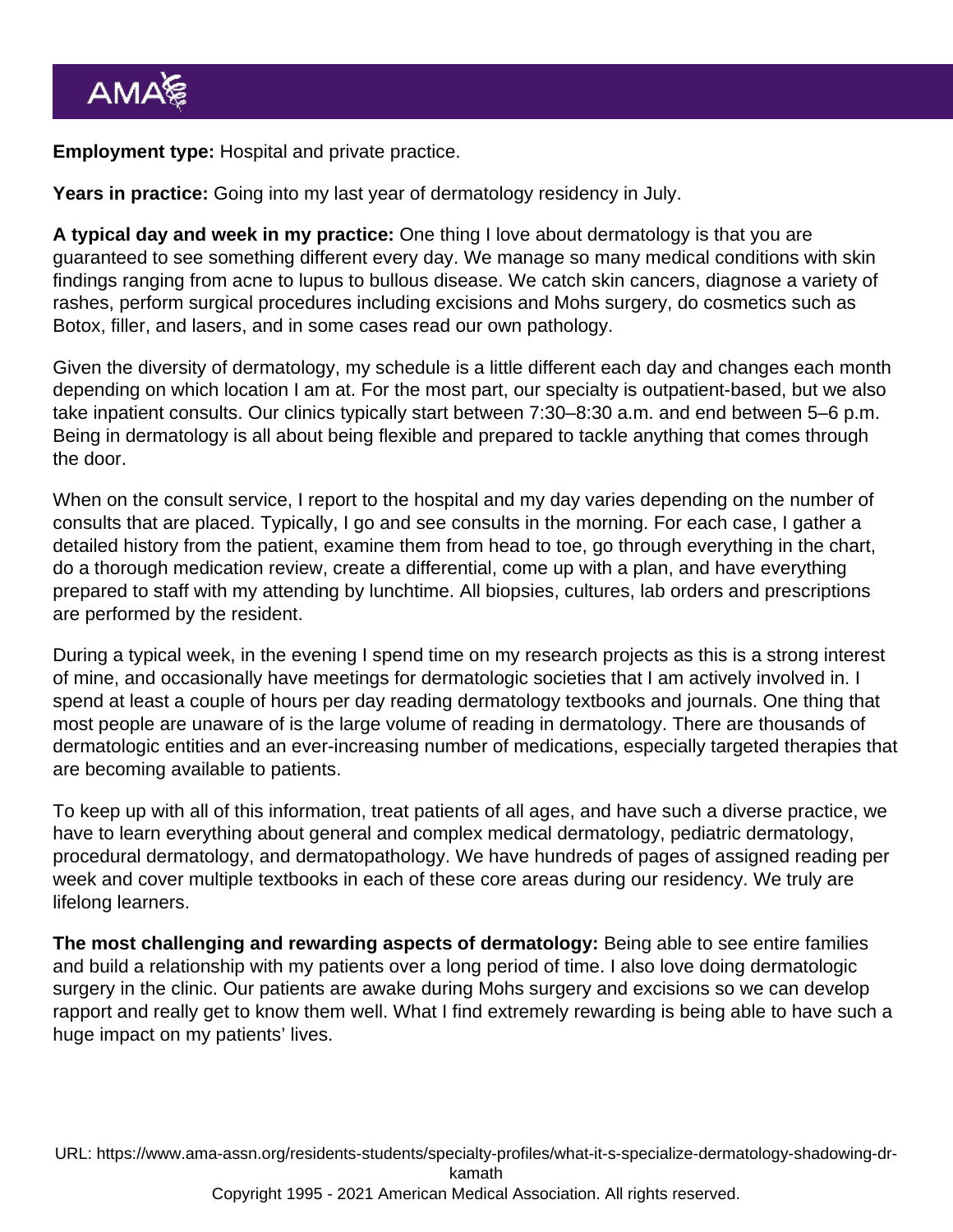Skin conditions and cancers have a significant physical and psychological impact on quality of life, so it's great to be able to diagnose diseases that have often been missed by others, offer cutting-edge therapies, rebuild confidence, provide hope and have meaningful discussions about how to manage these skin diseases or potentially prevent them in the future.

How life in dermatology has been affected by the global pandemic: Many dermatology residents and dermatologists at academic centers were called to serve on the front lines and cover ICUs or inpatient floors at the height of the pandemic which was incredibly difficult for everyone.

Telemedicine visits have allowed triaging of care and have helped relieve some of the backlog of patients who need dermatologic care. However, adequate reimbursements for telehealth remains an ongoing issue. Many dermatologists in both private and academic settings continue to deal with staff shortages and the challenges of providing safe care with each new wave or variant.

The long-term impact the pandemic will have on?dermatology: As we continue to move forward, the use of telehealth to improve access to care is going to be important as are maintaining incentives so that everyone—including patients, employers, insurers and physicians—can benefit from the ease of virtual visits.

Adjectives to describe the typical dermatologist: Astute, insightful, meticulous, genuine and compassionate.

How my lifestyle matches, or differs from, what I had envisioned: As a physician, there will always be more to do so it is up to you to find a balance and prioritize what is important to you. At the end of dermatology residency, you will have acquired such a unique skill set that includes being able to provide complex medical dermatology care to all age groups, surgical and cosmetic procedures. Whether you join academics, private practice, or choose to do some combination of the two, there is something for everyone.

Skills every physician in training should have for dermatology but won't be tested for on the board exam: In dermatology, we are only afforded a short amount of time for patient visits and see unique presentation of dermatologic disease in different skin tones, so it is important to be able to break complex information down for patients in an easy way, be culturally competent, and have strong communication skills so that you can build strong relationships with patients and staff.

One question physicians in training should ask themselves before pursuing dermatology: Do you enjoy fast-paced clinics with a broad variety of complex medical cases, surgical and cosmetic procedures? All of these will be encountered on a day-to-day basis.

Books every medical student interested in dermatology should be reading: Reading textbooks and medical journals is extremely important. Outside of that, I recommend:

URL: [https://www.ama-assn.org/residents-students/specialty-profiles/what-it-s-specialize-dermatology-shadowing-dr](https://www.ama-assn.org/residents-students/specialty-profiles/what-it-s-specialize-dermatology-shadowing-dr-kamath)[kamath](https://www.ama-assn.org/residents-students/specialty-profiles/what-it-s-specialize-dermatology-shadowing-dr-kamath) Copyright 1995 - 2021 American Medical Association. All rights reserved.